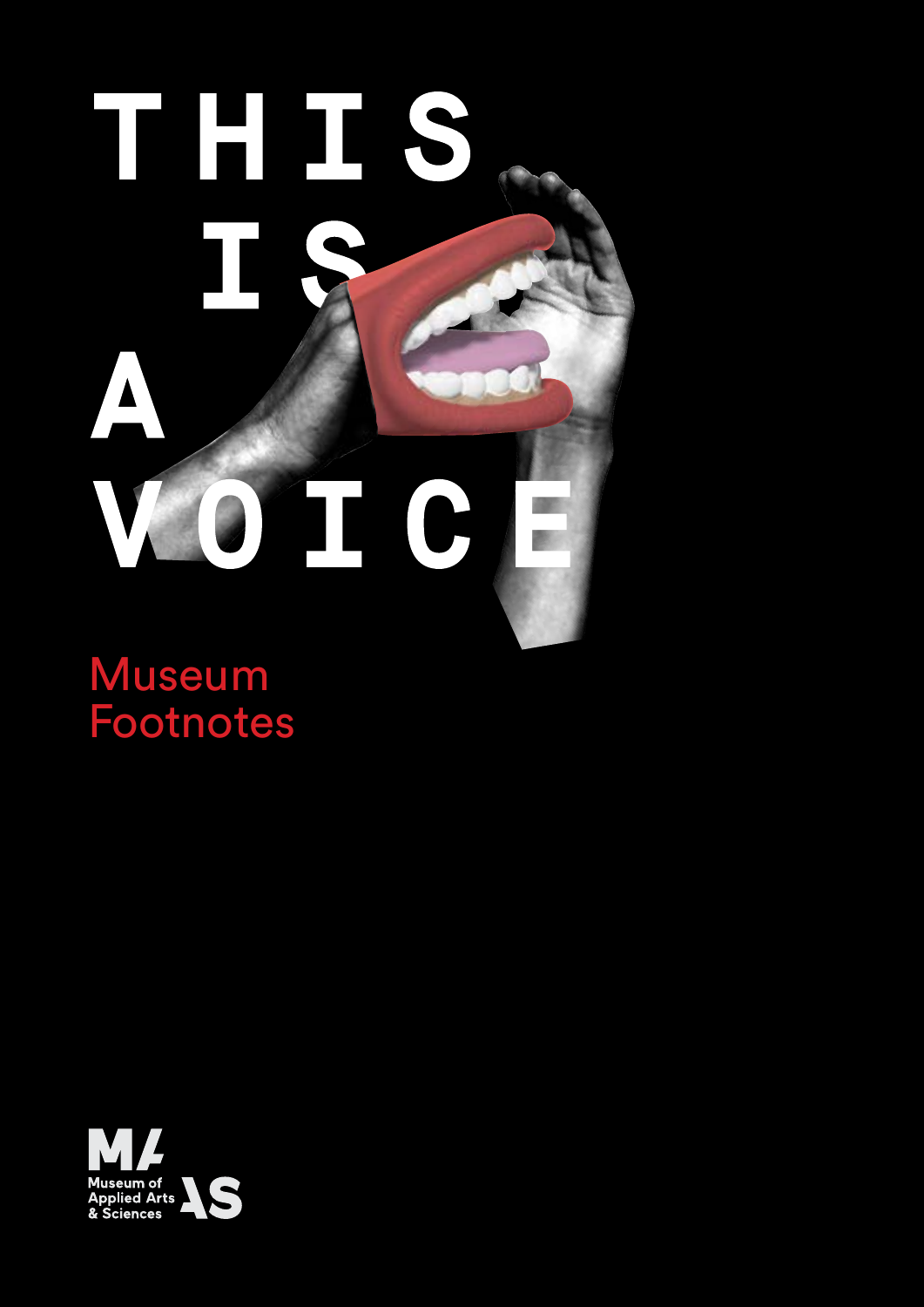

# **Museum Footnotes This is a Voice**

#### **About Museum Footnotes**

The MAAS Learning team were inspired to create Museum Footnotes by an article in *Journal of Museum Education* by Alan Marcus and Jennifer Kowitt. The article reported on a project they worked on at the Fairfield Museum and History Centre, Connecticut, United States, where they created a form of footnotes 'much like those used by historians, to help visitors better interpret and learn from exhibitions'. The Learning team thought this sounded like a really interesting idea, and decided to try creating a set for the exhibition *This is a Voice*.

These footnotes are intended to give visitors a behind-the-scenes look at exhibition development in the Museum of Applied Arts and Sciences. Every exhibition is different, and processes vary wildly between museums, but we hope these footnotes will give you a deeper understanding of how exhibitions evolve.

When you walk into an exhibition you see the finished product. There are plinths and labels and things under spotlights. Everything is in its place and looks perfect.

A lot happens behind the scenes in the weeks, months and even years before the exhibition opens. Many people work to bring exhibitions to life. The core team constantly discuss things, make decisions, negotiate and solve problems to deliver the finished product.

Museum Footnotes explores that world, the decisions that could have gone either way, the issues talked through by the team and parts of the exhibition that didn't make it into the final show, which you won't miss but we know aren't there. We hope the footnotes contribute to your thinking about how ideas are shaped and presented in museums.

## **About Tilly**



These footnotes were written by Tilly Boleyn. Tilly is a MAAS Curator focused mainly on science, health and medicine. She is passionate about issues of equity in the delivery of health services, highlighting pseudoscience, science communication and education, and how art–science collaborations can contribute to knowledge. Basically, she is a massive nerd who's curious about the world and everything in it. Tilly co-curated the Sydney presentation of *This is a Voice* together with Katie Dyer.

Karolina Novak from the Learning team helped Tilly put these footnotes together, Jo Lyons edited them, and Fil Bartkowiak did the design.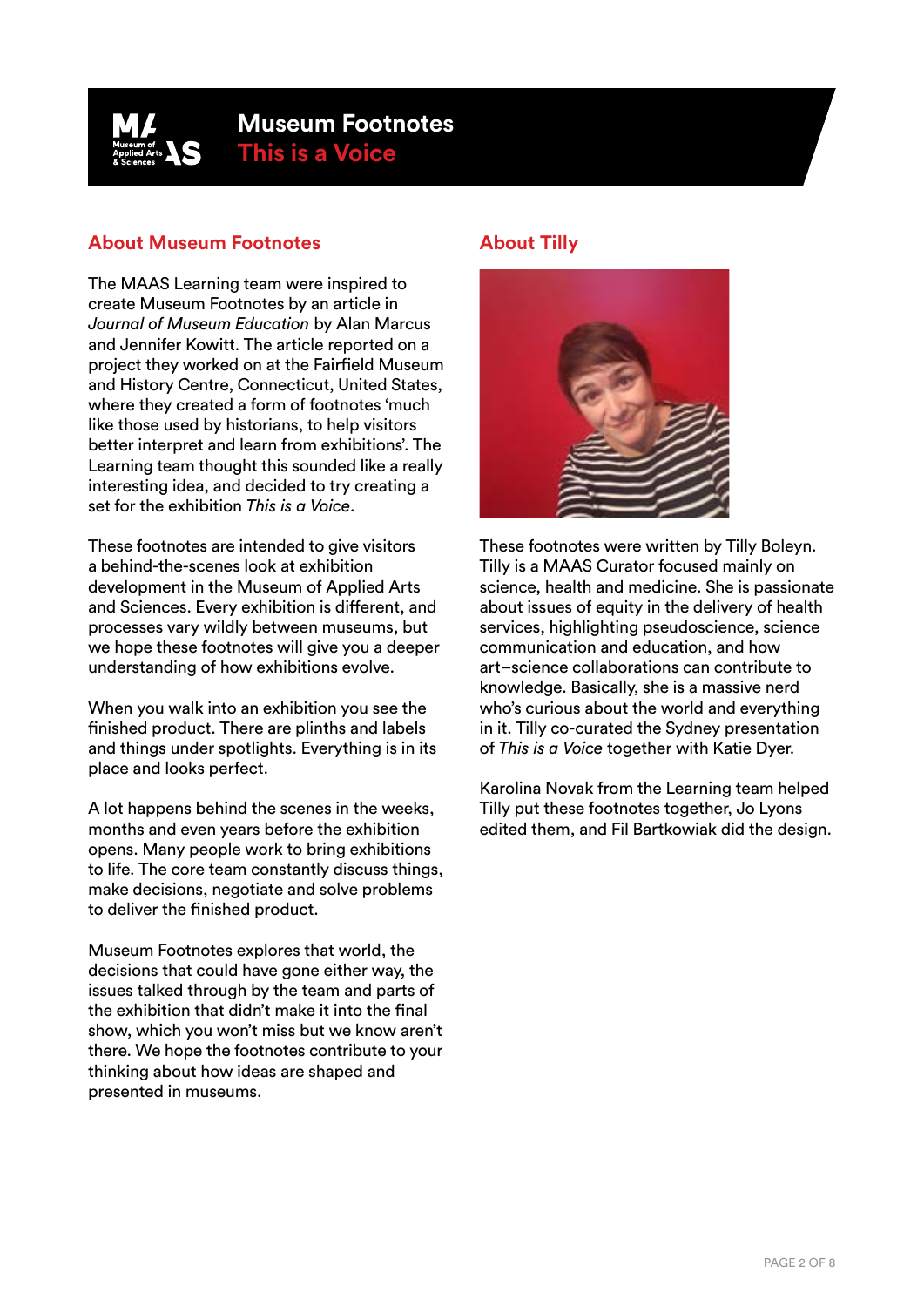

### **How do we choose what goes in?**

There are 100 things in this exhibition. About 60 of them were part of [the London version](https://wellcomecollection.org/thisisavoice)  of *[This is a Voice](https://wellcomecollection.org/thisisavoice)* and about 40 of them were sourced by the curatorial partnership of Katie Dyer and me, Tilly Boleyn. Katie's background is mainly in contemporary art curation and mine is in science, health and medicine communication and curation. Combining forces, we had networks and knowledge to make a truly collaborative science, art and medicine extravaganza in partnership with the Wellcome Collection, London.

To shape the ideas we explore in the show we drew on the [MAAS collection](https://collection.maas.museum/) and the [Wellcome Collection,](https://wellcomecollection.org/) as well as many loans from other museums, galleries, universities and artists from Australia and beyond.

Many large museums and galleries need about a year's notice to loan their things for an exhibition. This meant Katie and I sat down about 18 months before the opening date of the exhibition to go through the List of Works (LOW) from the London show, discussing each one and whether we should include it in the Sydney show or find a local work to replace it.

Because some of the works that we wanted to include in the Sydney show had already been on display in the London, we had to negotiate with the registrars and conservators who are responsible for those things. Part of a museum's job is to care for the objects that we keep. When museums are thinking about loaning things for an exhibition they consider a range of factors before going ahead with it to ensure the object isn't damaged. They consider things like: When was it last on display? For how long? How long will this exhibition be open? What light level should we expose it to so it doesn't deteriorate?

Some objects are less robust than others. Old books, for example, can be quite delicate. We have to limit the amount of light that the pages are exposed to. Part of the loan negotiation over the year before the exhibition opens involves the registrars from both institutions carefully discussing the environmental conditions that things will be living in for the length of the exhibition. Our loan registrar, Lucy Clark, fine-tuned the loan agreements with all our international and local lenders, including the British Library and the Science Museum, London. Part of our agreement was that for some of the very fragile old books we shine only a very low light on them. In other cases we will have the actual books on display for only the first three months, then we will swap the books with a reproduction of the page.

**• If different objects are displayed, is it still the same exhibition?**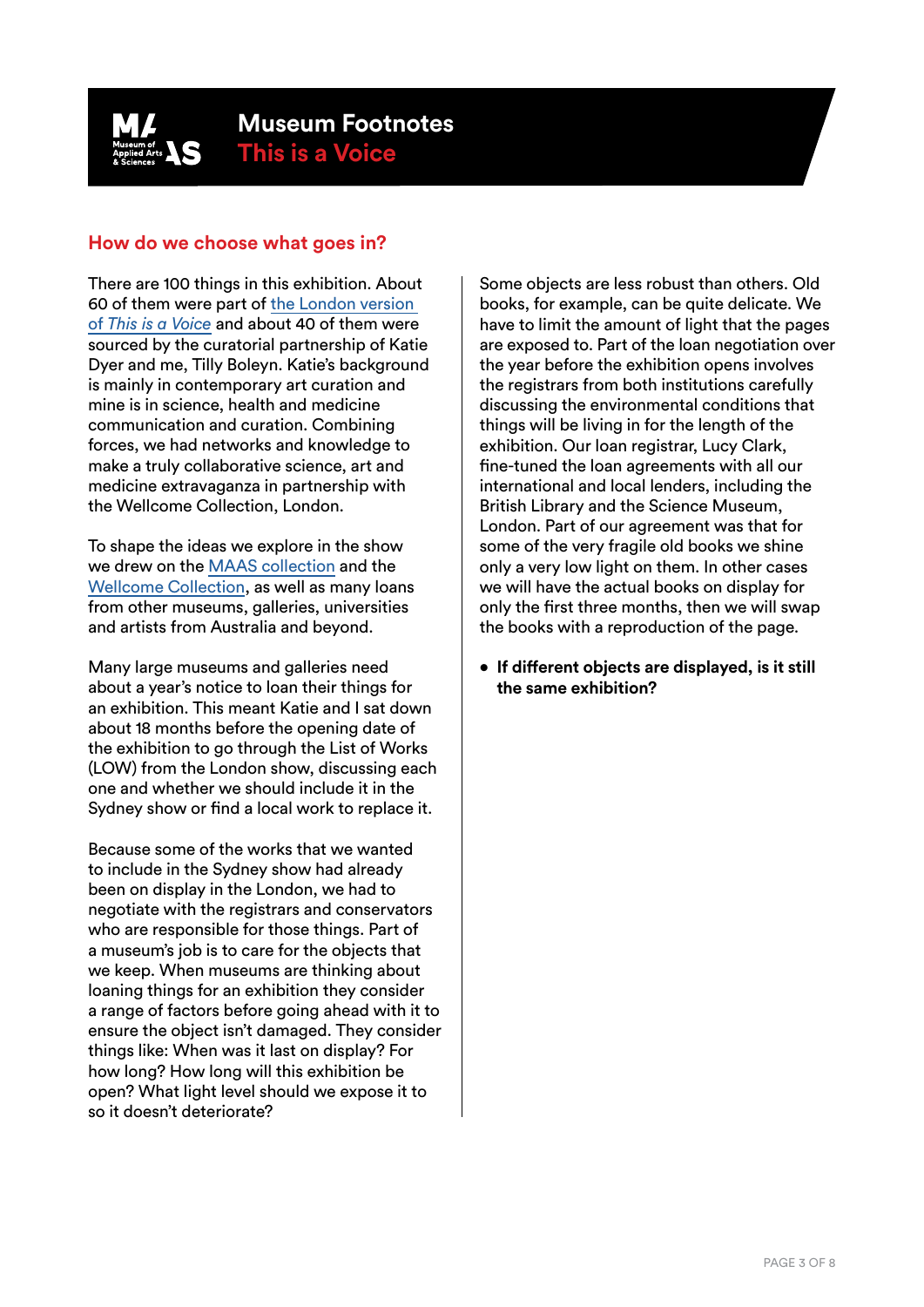

#### **The exhibition as a soundscape**

Museums are often known to be quiet places. However, sound is integral to *This is a Voice* and played a big part in the design of the show. The team thought a lot about the physical spaces and the acoustics of the exhibition to create a soundscape that intentionally filters through the space.

The entry to the exhibition is through an anechoic chamber created using acoustic padding to reorient the visitor to listening. Each section is connected, and sound intentionally travels throughout the show. There aren't many 'real' walls but rather permeable walls that use fabric and lighting to create different spaces.

Some of the walls are constructed with white muslin pulled over a wooden frame. When lit from behind, the muslin becomes transparent but when lit from the front it appears solid. These effects are used throughout the show. At various points it looks like a skin membrane pulled over wooden bones.

Multiple devices were used to release and control sound, depending on the location and placement of other objects or works. The team discussed each work in the show to decide how the different sounds would overlap. We ended up with a combination of sound showers, headphones, speakers in the ceiling, contained pods with directional speakers, TV screens with internal speakers and more.

The last week of installing the exhibition was very busy. Once we had placed every object and work inside the space we spent a lot of time adjusting the volumes and considering how the show sounded as a whole. We walked through the space many times with our acoustic consultant, Robin McCarthy, and our in-house audiovisual technicians to try to find the right balance.

**• We're pretty used to being surrounded by visual media these days. Have you ever felt overwhelmed by sound? What was it like?**

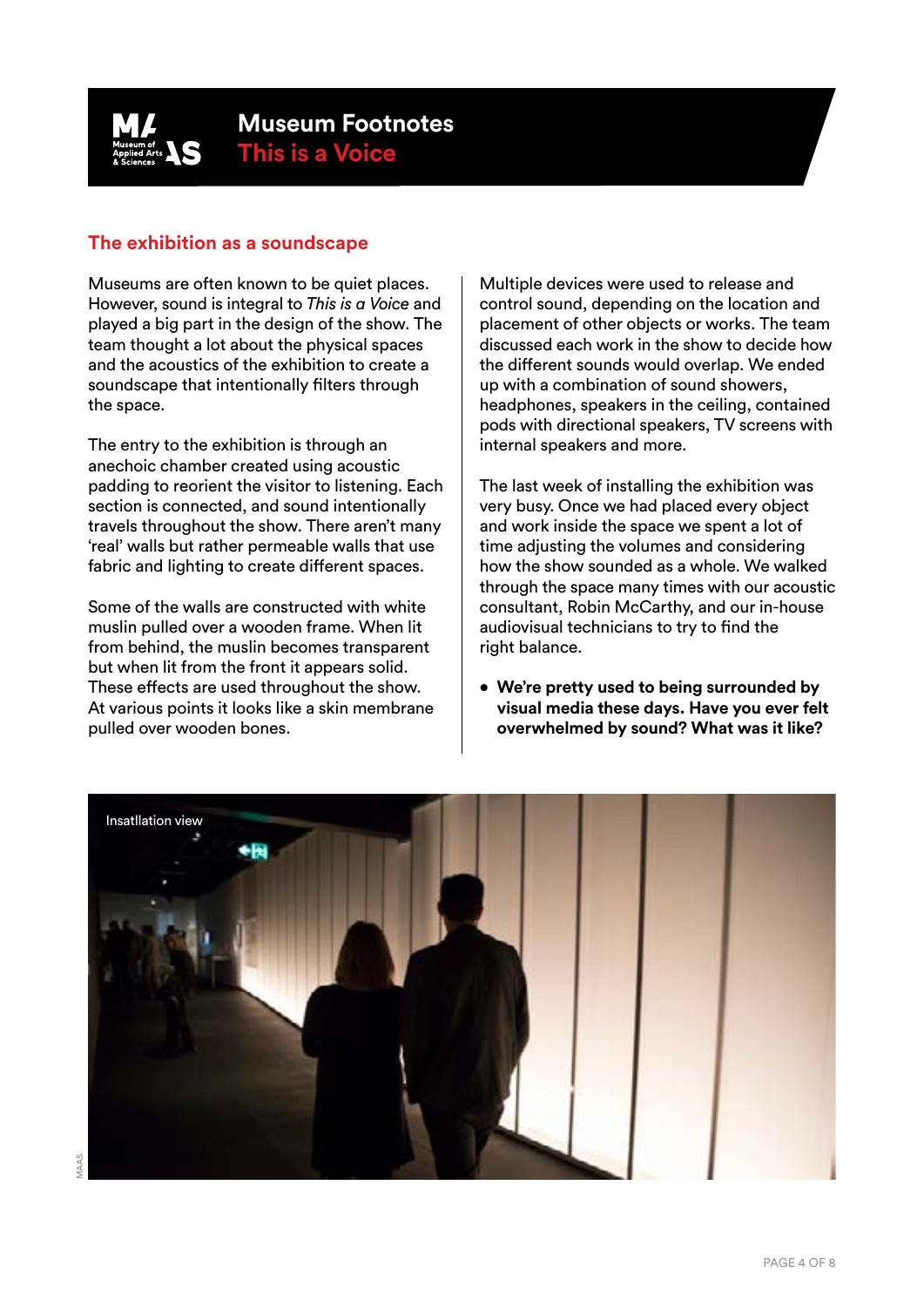

# **Museum Footnotes This is a Voice**

#### **How much exhibition text is too much?**

Blending science, technology, art and performance, *This is a Voice* is an exhibition with a lot going on throughout. As you move through the rooms, corridors and more open-flow space, many things compete for your attention.

Quite early on in development (mid 2016) we decided to differ significantly in the usual approach to exhibition text at the Museum. Often in exhibitions each object will have a label close to it, telling the visitors about that object in the context of the exhibition.

For this show Katie and I proposed that we strip back the explanatory text in the show. We worked with our editor Jo Lyons to create a succinct wall panel for each section with about 100 words setting the scene for the visitor about that space. Then each object or work is accompanied by just the basic level of information: the name of the creator, the title of the object or work, the year it was created and the name of the institution or person who lent it to us.

A free exhibition guide is provided at the start of the exhibition and on [the exhibition website.](https://maas.museum/event/this-is-a-voice/) In this guide we provide a more detailed explanation of each section of the show (about 200 words) and each item contained within it (a photo and between 50 and 80 words).

**• If this is an exhibition about voice, what if you listened to someone explaining each work to you?**



Curator Katie Dyer and Production Coordinator Helen Johnson apply some text to a wall in *This is a Voice.*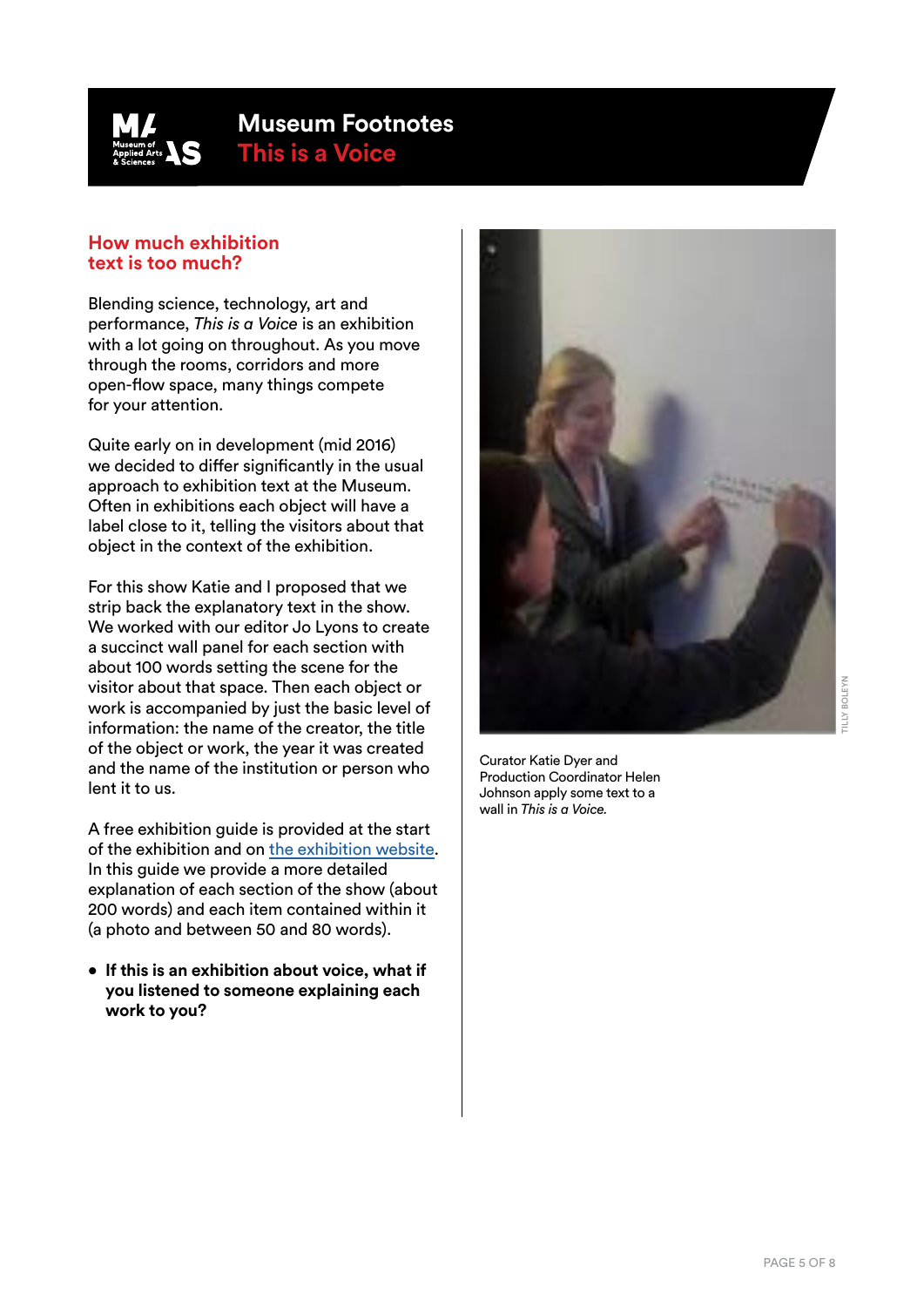

## **The larynx, or why half a head isn't in the show**

The London presentation of this exhibition featured [this human specimen](http://surgicat.rcseng.ac.uk/Details/collect/5006) from the Huntarian Museum. It is the larynx and throat of Marianne Harland, a young woman known for her musical talents and the beauty of her vocal range. Tragically, as a result of tuberculosis she lost her voice – and, soon after, her life. This specimen is all that remains of Harland's famed voice, now encased in a state of permanent silence.

As the health and medicine curator, I wanted to find a local specimen for the Sydney presentation of the show. MAAS doesn't hold any ['wet' human specimens](https://www.amnh.org/our-research/natural-science-collections-conservation/general-conservation/health-safety/fluid-preserved-specimens/) so I started connecting with our colleagues at health and medicine museums and universities to see if they had a specimen I could borrow.

The University of Sydney has two museums that hold human specimens, the [Ainsworth](http://sydney.edu.au/medicine/pathology/museum/)  [Interactive Collection of Medical Pathology](http://sydney.edu.au/medicine/pathology/museum/) 



and the [J.T Wilson Museum of Human Anatomy](http://sydney.edu.au/medicine/anatomy/museums/wilson.php). Both collections help people studying anatomy, health and disease. There were many specimens to choose from, ranging in size and complexity from just larynxes to specimens of a person's head and neck. These more complex specimens were dissected down the back half of the head and neck, revealing the intimate anatomical structures within all of us.

I wanted to include one of these specimens to truly bring the human element into the show. Katie had serious concerns and was less enthusiastic about the prospect of such a potentially confronting specimen being featured in the exhibition. We discussed different display possibilities that could alleviate some of the risk, like blacking out the back of the case so the specimen's face was in darkness, or covering it so the visitor had to choose to view it. When I contacted the Anatomy Museum manager to discuss these potential options and seek his advice I learned that specimens with faces are never loaned to other institutions. This is to ensure a member of the public doesn't accidentally see someone they knew without warning. People donate their bodies to the university for educational reasons, and even though museums are also places for education, we have unrestricted access that increases the risk of an accidental identification of the specimen.

So Katie breathed a sigh of relief and I happily progressed with the loan discussions to borrow the human larynx and tongue specimen you can see in the show.

After discussion we included a warning on the introduction panel that there were human remains in the show.

**• Would you have included a human specimen in the exhibition?**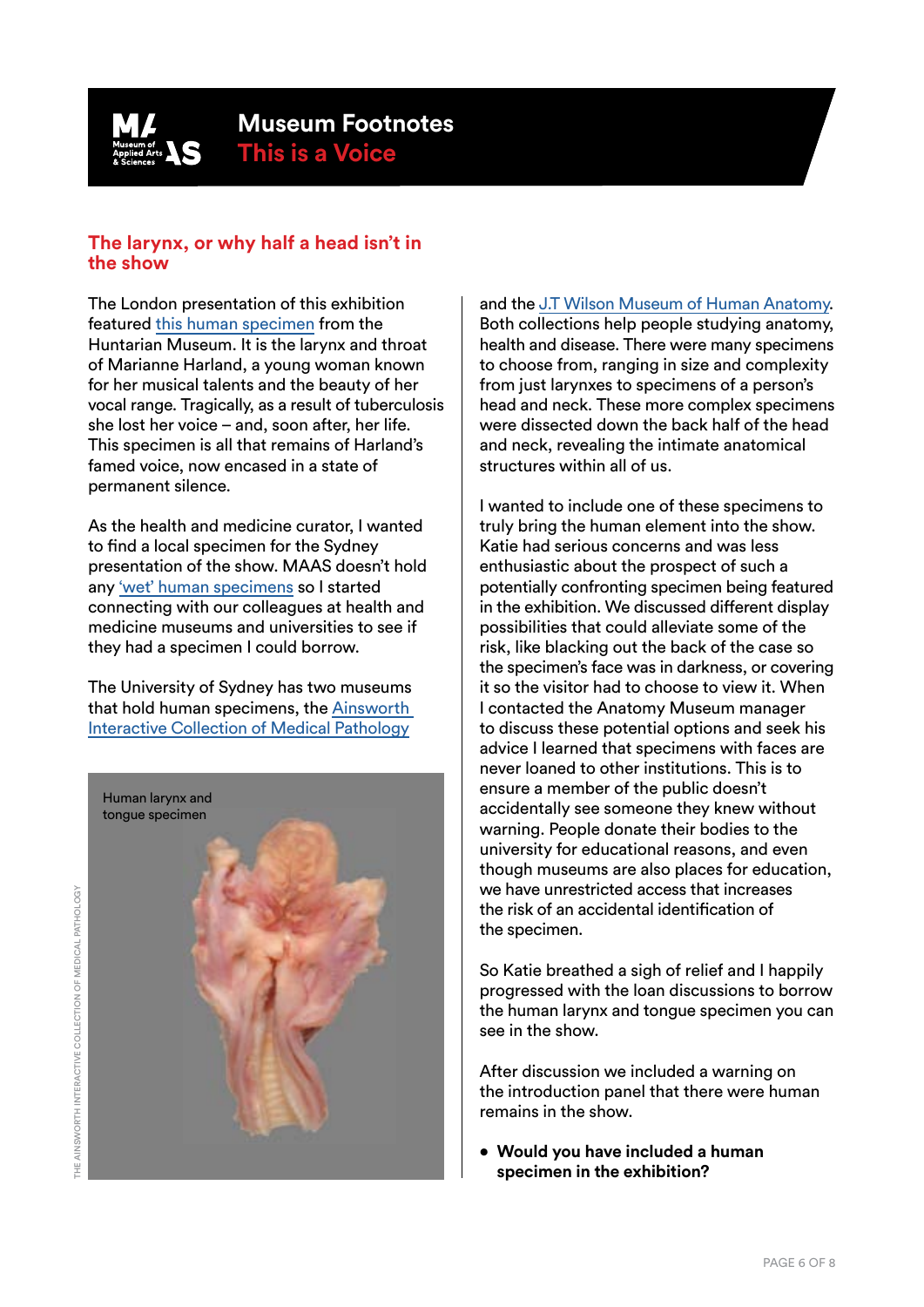

## **Chatbot dilemma**

For this exhibition we wanted to represent the evolving relationship between technology and the human voice. We didn't want to include Siri as she is already in so many people's pockets all day.

Two chatbots feature in the exhibition: Karim and Sara. Karim is an Arabic-speaking artificial intelligence (AI) psychologist created by [Eugene Bann and Michiel Rauws](https://x2.ai/) to help Syrian refugees through the trauma of civil war and displacement. You can read more about Karim's development and story in the exhibition guide or in [this article](https://www.newyorker.com/tech/elements/the-chatbot-will-see-you-now). Sara is the English-speaking version of Karim, available to chat to people anytime on Facebook Messenger.

We really wanted to include Karim in the 'Unlocated Voices' section of the exhibition, so we featured a video of Karim speaking in

Arabic to a person. What struck me about Karim is that when the creators trialled the chatbot in Lebanon, they realised that when people found out they would be talking to a computer it made them more comfortable about opening up and discussing their fears. So now AI is delivering services previously thought of as uniquely human, perhaps better than humans could deliver it. Technology, once used only to record and play back the human voice, continues to dislocate the source of the voice completely from humans.

We also wanted to include Karim's Englishspeaking chatbot, Sara. I really wanted to have Sara in the exhibition, available for visitors to chat with. That is how we set it up for the first week of the exhibition: a computer monitor and keyboard, with a chair to encourage people to sit and chat to Sara.



Karim, the AI providing psychological support to those in need, Bann and Rauws 2014–17